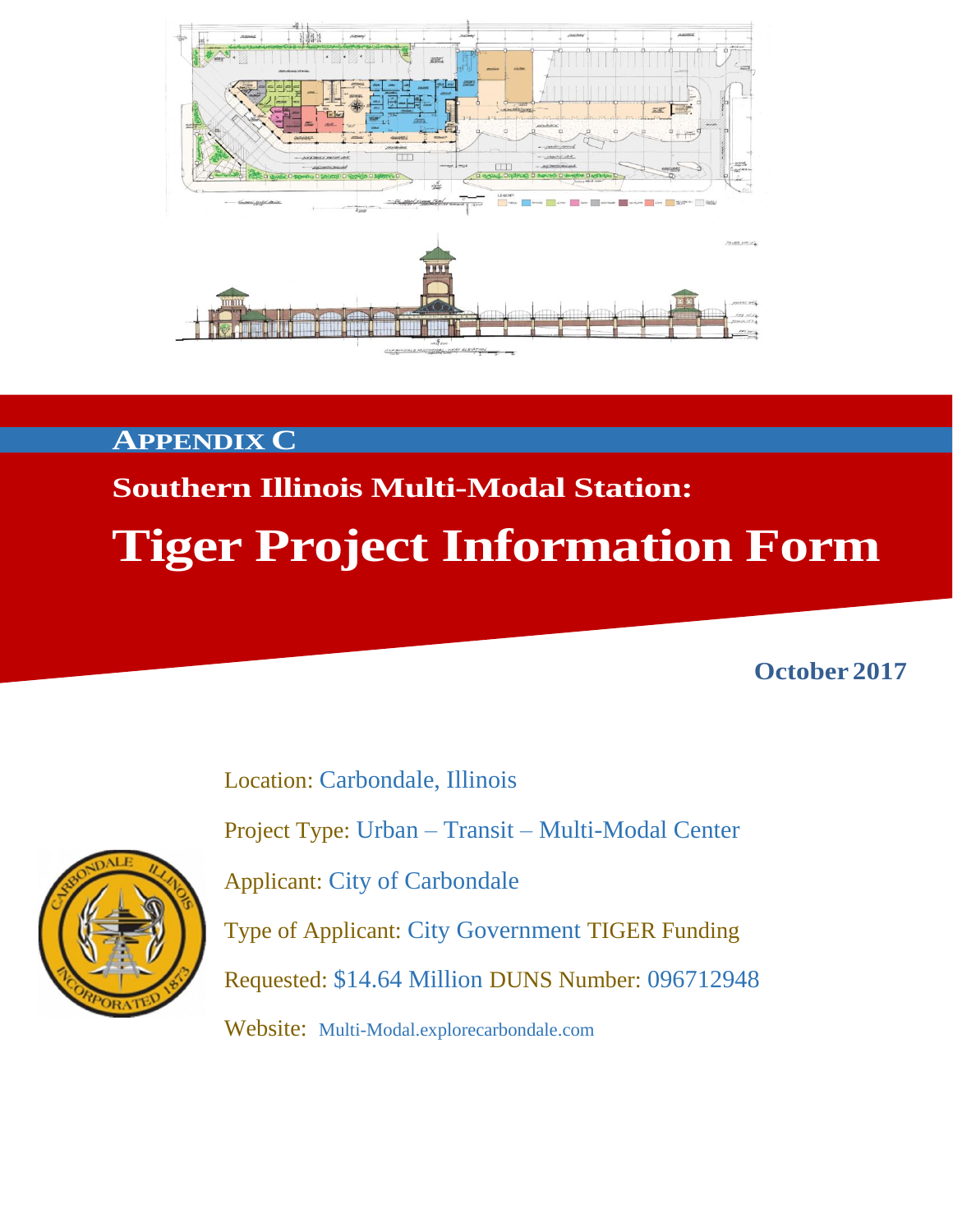

# **TIGER 2017 Project Information - Please complete all fields.**

**\*\***PLEASE **DO NOT CHANGE FILE NAME** AND **DO NOT COPY/PASTE** 



TO AVOID COMPROMISING FORM INTEGRITY**\*\***

| <b>Field Name</b>          | <b>Response</b>                                                                                                                                                                                 | <b>Instructions</b>                                                                                                                                                                                                                                                                                                                                                                                                                                                                                                                                                        |
|----------------------------|-------------------------------------------------------------------------------------------------------------------------------------------------------------------------------------------------|----------------------------------------------------------------------------------------------------------------------------------------------------------------------------------------------------------------------------------------------------------------------------------------------------------------------------------------------------------------------------------------------------------------------------------------------------------------------------------------------------------------------------------------------------------------------------|
| <b>Project Name</b>        | Southern Illinois Multi-Modal<br><b>Station</b>                                                                                                                                                 | Enter a <b>concise</b> descriptive <b>title</b> for the project. This will need to be the same<br>title used in the Grants.gov SF-424 submission, as well as the application<br>narrative.                                                                                                                                                                                                                                                                                                                                                                                 |
| <b>Project Description</b> | The project will consist of<br>constructing a new multi-modal<br>transportation station in<br>Downtown Carbondale, Illinois.<br>The station will connect Amtrak<br>pedestrians, and bicyclists. | Describe the project in plain English terms that would be generally understood<br>by the public, using no more than 100 words. For example, "The project will<br>replace the existing bridge over the W river on Interstate-X between the cities<br>of Y and Z" or "the TIGER Grant will fund construction activities for streetcar<br>service from location X to location Y." Please <b>do not</b> describe the project's<br>rail, Greyhound bus, local transit, benefits, background, or alignment with the selection criteria in this description<br>field.             |
| Urban/Rural                | Urban                                                                                                                                                                                           | Identify whether the project is located in a rural or Urbanized Area (UA), using<br>the drop-down menu, according to the 2010 Census Urban Area designation.<br>Updated lists of UAs are available on the Census Bureau website at<br>http://www2.census.gov/geo/maps/dc10map/UAUC_RefMap/ua/. Urban<br>Clusters (UCs) are rural areas for the purposes of the TIGER Discretionary Grants<br>program. For more information on urban and rural designations, refer to<br>Section C.3.ii of the Notice of Funding Opportunity for the TIGER Discretionary<br>Grants program. |
| <b>Urbanized Area</b>      | Carbondale                                                                                                                                                                                      | If you have identified the project as located in a 2010 Census designated<br>Urbanized Area, please provide the name of the Urbanized Area. If you have<br>identified the project as located in a rural area, please type "N/A."                                                                                                                                                                                                                                                                                                                                           |
| <b>Project Type</b>        | Transit - Multimodal Center                                                                                                                                                                     | Identify the "Primary" and "Secondary" project type combination that <b>most</b><br>closely aligns with your project from the choices in the drop-down menu. See<br>the "Project Types" tab in this file for further information and project type<br>definitions. If the drop-down does not appear, please type in your "Primary"<br>project type.                                                                                                                                                                                                                         |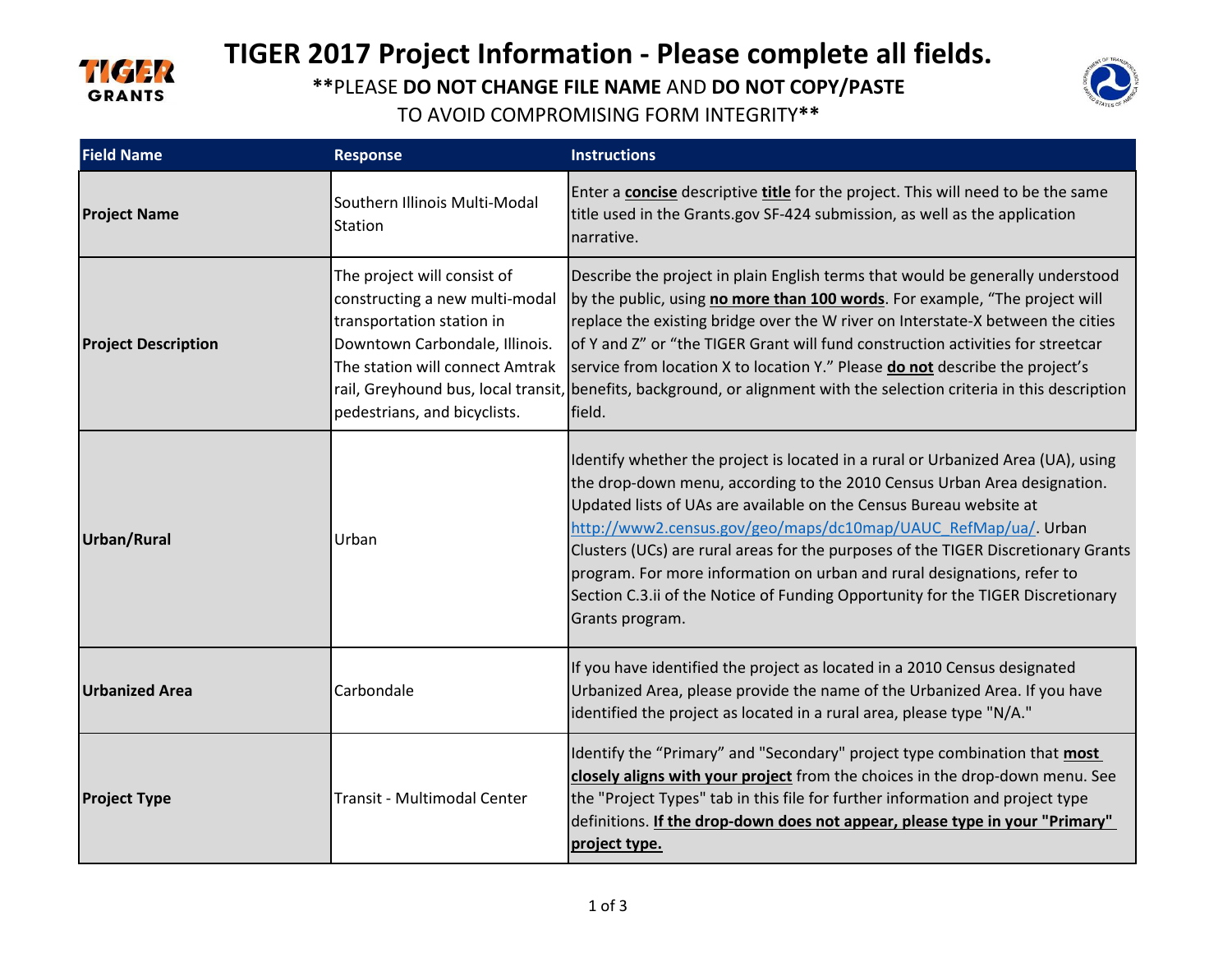

## **TIGER 2017 Project Information - Please complete all fields.**

**\*\***PLEASE **DO NOT CHANGE FILE NAME** AND **DO NOT COPY/PASTE** 

TO AVOID COMPROMISING FORM INTEGRITY**\*\***



| Primary Project Location Zip Code 62901         |                | Identify the 5-digit zip code of the project location. If the project is located in<br>multiple zip codes, please identify the most centrally located zip code.                                  |
|-------------------------------------------------|----------------|--------------------------------------------------------------------------------------------------------------------------------------------------------------------------------------------------|
| <b>Project Previously Submitted?</b>            | Yes - Once     | Identify whether the project was submitted in a prior TIGER round, and if so,<br>whether it was submitted more than once, using the drop-down menu.                                              |
| <b>Prior TIGER Funds Awarded to</b><br>Project? | N <sub>o</sub> | Identify whether the project has previously received TIGER funding, and if so,<br>whether that funding was through a planning or capital grant, using the drop-<br>down menu.                    |
| <b>TIGER Request</b>                            | \$14,640,000   | Enter the total amount of funds requested for this project from TIGER in this<br>application. [Maximum entry \$100,000,000, minimum urban entry \$5,000,000,<br>minimum rural entry \$1,000,000] |
| <b>Total Project Cost</b>                       | \$18,300,000   | Enter the total cost of the project. This should be equal to the sum of Total<br>Federal Funding and Total Non-Federal Funding.                                                                  |
| <b>Total Federal Funding</b>                    | \$14,640,000   | Enter the amount of funds committed to the project from ALL federal sources<br>including the proposed TIGER amount. [Minimum urban entry \$5,000,000;<br>minimum rural entry \$1,000,000]        |
| <b>Total Non-Federal Funding</b>                | \$3,660,000    | Enter the amount of funds committed to the project from non-federal sources.                                                                                                                     |
| <b>Tribal Government?</b>                       | <b>No</b>      | Select "Yes" from the drop-down menu if the applicant is a federally recognized<br>tribal government.                                                                                            |
| <b>Tribal Benefits?</b>                         | N/A            | If the applicant is not a federally recognized tribal government, is the project<br>located on tribal land? And if not, does it have direct tribal benefits? Answer<br>using the drop-down menu. |